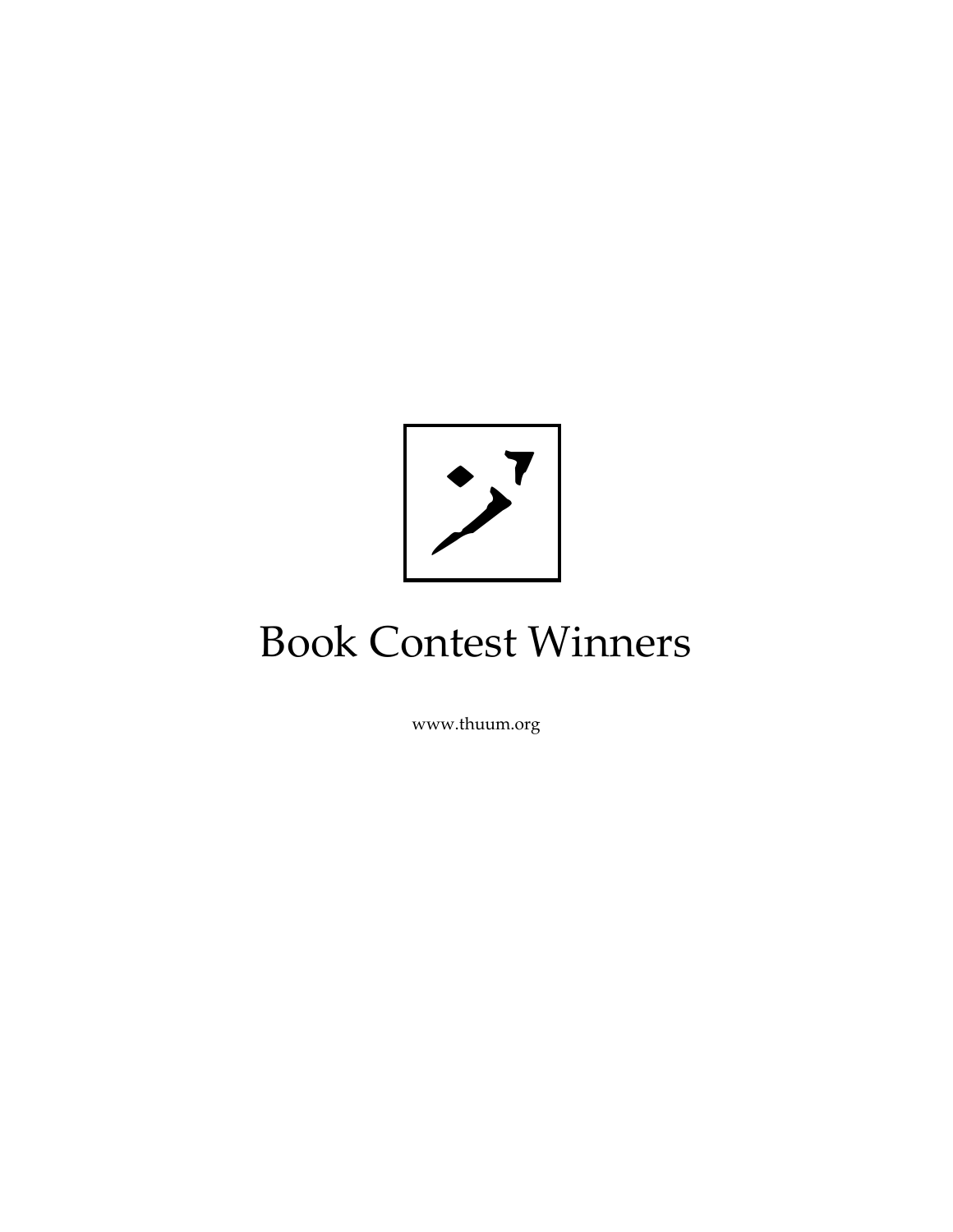## Table of Contents

Introduction 2 The True Dragonborn 3 *by Ziidoyol* A Thesis on Prayers and 6 Rituals of Dragon Priests, Vol. 1 *by shynight* Dinok do Keizaal 9 *by Dovahkaaz*

## Introduction

The community was challenged with the task of writing a piece in Dovahzul or about Dovahzul in the style of the books found the *The Elder Scrolls* games. Following are the winning entries of the contest.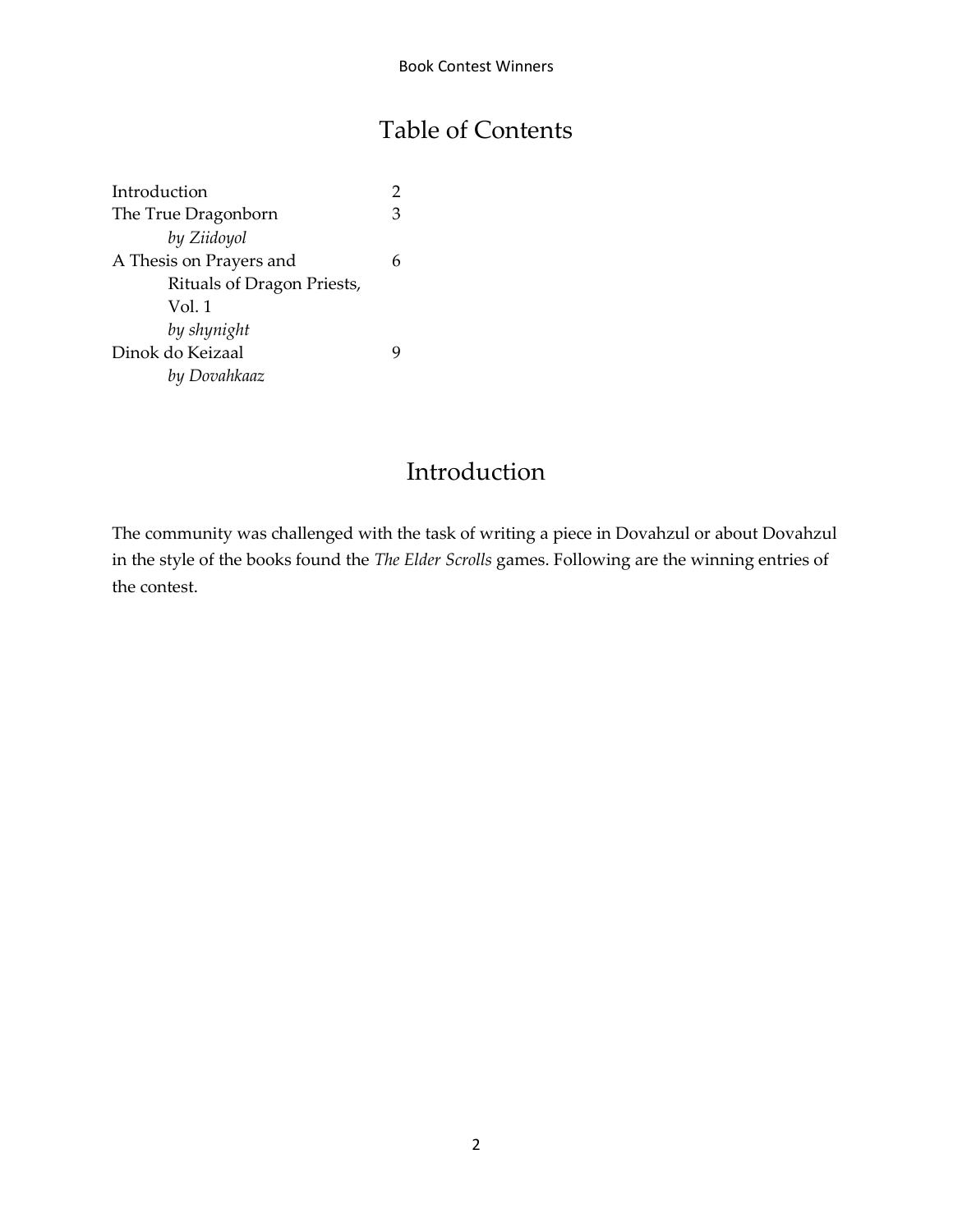## The True Dragonborn

by Ziidoyol

*(Author's note: This text was found written on an ancient scroll, near a Dunmer corpse holding a black soul gem. I will not disclose the location of this (for reasons that shall become apparent), but this tale appears to be true. The scroll is reproduced in its entirety here. -S. Resurrus, Imperial University.)*

I was once like you. *Porah, hinskaal*; blind. Ignorant. **Mortal.**

Let me tell you, wanderer, of my tale. I came to *Veysenor* - Solstheim - out of greed, a desire for fame and glory. In my travels, I stumbled across a *raald*; a temple. You stand where I once did, before my enlightenment.

I was a fool, seeking only *faraan*; wealth - Miraak showed me, showed us all, the true meaning of this hallowed place.

I entered the temple, descended to the *revakaad* that lay beneath - the sanctum. The resting place of Lord Miraak the Eternal.

There lay a *qethsegol*; a glowing, shining wall of stone that called to me like the ghostfence of my ancestors. I cannot describe in words the otherworldly beauty of this wall; on it was scribed many slashes and dots, as if one had taken a sword and pierced it.

I touched this *qethsegol*, and everything became clear to me. I saw Miraak, in all his glory. A vision; a revelation.

*"What is it? You know I am not to be disturbed."* 

*The Nord turned to the entrance of his laboratory, quickly concealing the dusty book on Dovahzul he was studying. Something flickered behind his eyes as he took in the three warriors standing before him; he recognised one as that old fool Felldir, but the other two - both Nords - he was unsure of.*

*"We wish for your help against Alduin.", said the middle one, stepping forward. The battle-axe strapped to his back shined in the dim light, and at once Miraak knew that these… primitives… would betray him as soon as he lent them his aid.*

*"Nid ... No. Begone. Begone from this place, and do not return."*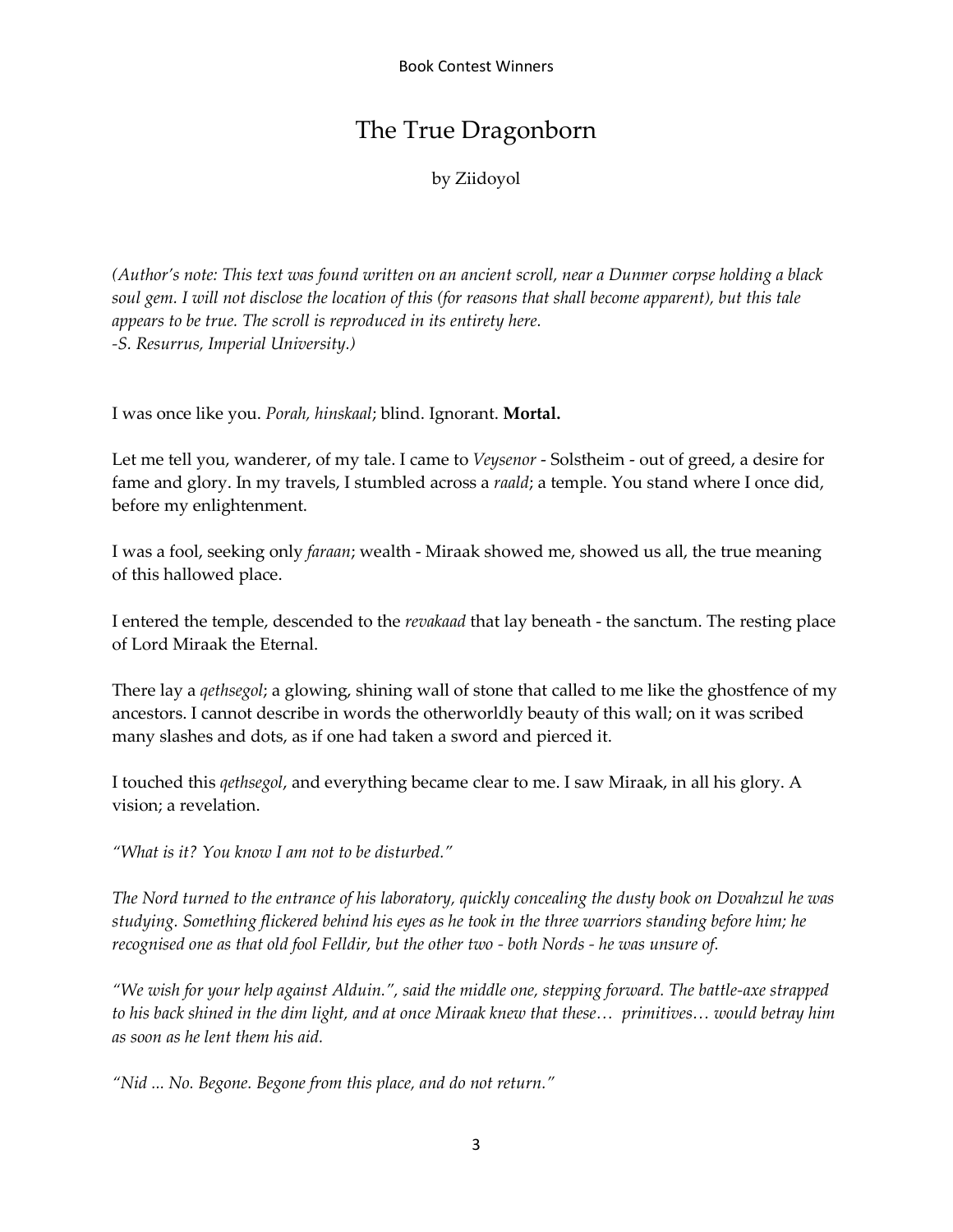I had seen many things in my lifetime, but none were as spectacular as that of *faal Hahsemiraak* the mind of Miraak. I saw more. I saw it all.

*Earlier, this time. The sound of an Oblivion portal; a mass of tentacles, writhing and flailing in the air. "I will give you what you seek, Miraak. You seek knowledge, wisdom. Power."*

*Miraak stared directly into the wretched abyss, his unflinching gaze countering that of the Daedra. "Ahst fos praz?" At what price?*

*"I will make you immortal. Miraak. You will be my champion in Tamriel. I but ask for one thing; your loyalty."*

*"... Zu'u fen kos hin kaal, ahrk hi dii in."*

*"Then arise, my champion; have your mask, your weapons; and take your place at my side."*

How could I have been so utterly blind to the truth? Miraak, the *Saviik do Veysenor*, was so much more than I. Than all of us. I was blind, but my eyes have been opened. I saw first Miraak's struggle, and then his ascension, and now...

#### *"YOL TOOR SHUL!"*

*Miraak dived into the pool headfirst, a blast of fire incinerating the spot where he stood just a second before. Faal Diist Dovahkiin midraak fin laat dovahkiin; the First against the last. He plunged into the blinding depths, calling upon his master's power once more, to recover his haas, his health, and he arose from the central pool--*

*"Did you think to escape me, Miraak? You can hide nothing from me here!" Hermaeus Mora's tentacle lashed out from the pool and impaled his champion, binding him in place whilst the false pretender looked on. Miraak tried to speak, but couldn't.*

"No matter. I have found a new Dragonborn to serve me." The Daedra's voice roared - if it was even *capable of such a thing - and hissed; "May they be rewarded for their service as I am."*

*As Miraak's body was set alight by the Daedra's power, his last thoughts were that he had been vindicated in death - he had indeed been betrayed. But his Cult would live on, and no Dragonborn could live forever.*

… his death. I realised, as so many had done before me, that Miraak was not the aggressor here - Hermaeus Mora, curse his soul, had betrayed our saviour, had cursed him to a life of servitude; and that my only hope, were I to serve Miraak as I now know I should, would be to join him.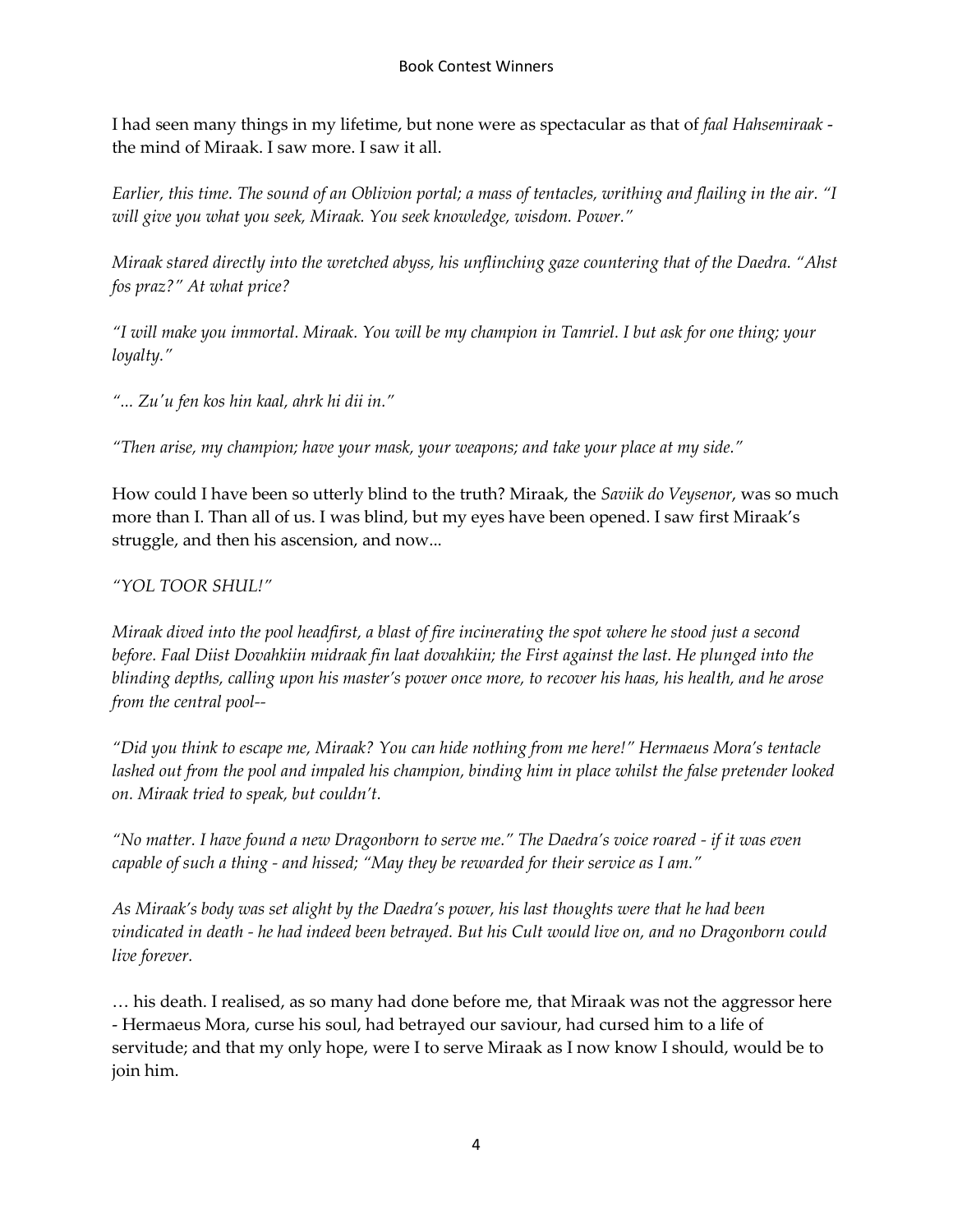These are my last words, and I pray that whoever finds them may follow my footsteps, and join our Lord Miraak in death, that his followers may be ever at his side. --Sahdeinaar

*(Author's note: The "*qethsegol*" mentioned reads as follows: )*

$$
F[\mathcal{F}(\mathcal{F}_{\mathcal{F}})] = \mathcal{F}(\mathcal{F}_{\mathcal{F}}) = \mathcal{F}(\mathcal{F}_{\mathcal{F}}) = \mathcal{F}(\mathcal{F}_{\mathcal{F}}) = \mathcal{F}(\mathcal{F}_{\mathcal{F}}) = \mathcal{F}(\mathcal{F}_{\mathcal{F}}) = \mathcal{F}(\mathcal{F}_{\mathcal{F}}) = \mathcal{F}(\mathcal{F}_{\mathcal{F}}) = \mathcal{F}(\mathcal{F}_{\mathcal{F}}) = \mathcal{F}(\mathcal{F}_{\mathcal{F}}) = \mathcal{F}(\mathcal{F}_{\mathcal{F}}) = \mathcal{F}(\mathcal{F}_{\mathcal{F}}) = \mathcal{F}(\mathcal{F}_{\mathcal{F}}) = \mathcal{F}(\mathcal{F}_{\mathcal{F}}) = \mathcal{F}(\mathcal{F}_{\mathcal{F}}) = \mathcal{F}(\mathcal{F}_{\mathcal{F}}) = \mathcal{F}(\mathcal{F}_{\mathcal{F}}) = \mathcal{F}(\mathcal{F}_{\mathcal{F}}) = \mathcal{F}(\mathcal{F}_{\mathcal{F}}) = \mathcal{F}(\mathcal{F}_{\mathcal{F}}) = \mathcal{F}(\mathcal{F}_{\mathcal{F}}) = \mathcal{F}(\mathcal{F}_{\mathcal{F}}) = \mathcal{F}(\mathcal{F}_{\mathcal{F}}) = \mathcal{F}(\mathcal{F}_{\mathcal{F}}) = \mathcal{F}(\mathcal{F}_{\mathcal{F}}) = \mathcal{F}(\mathcal{F}_{\mathcal{F}}) = \mathcal{F}(\mathcal{F}_{\mathcal{F}}) = \mathcal{F}(\mathcal{F}_{\mathcal{F}}) = \mathcal{F}(\mathcal{F}_{\mathcal{F}}) = \mathcal{F}(\mathcal{F}_{\mathcal{F}}) = \mathcal{F}(\mathcal{F}_{\mathcal{F}}) = \mathcal{F}(\mathcal{F}_{\mathcal{F}}) = \mathcal{F}(\mathcal{F}_{\mathcal{F}}) = \mathcal{F}(\mathcal{F}_{\mathcal{F}}) = \mathcal{F}(\mathcal{F}_{\mathcal{F}}) = \mathcal{F}(\mathcal{F}_{\mathcal{F}}) = \mathcal{F}(\mathcal{F}_{\mathcal{F}}) = \mathcal{F}(\mathcal{F}_{\mathcal{F}}
$$

*Zoor dir het, faal Saviik do Veysenor.* A legend died here, the Saviour of Solstheim.

*Faal Vahzah Dovahkiin, Miraak, lost nos tum* The True Dragonborn, Miraak, was struck down

*Naal lozaan do aanvorey.* By the deceit of another.

*Mu krif ko ok ahmik* We fight in his service

*Tol ok zahrahmiik los dahmin.* That his sacrifice is remembered.

*Miraak, mu nahkroz hi!* Miraak, we avenge you!

*Ol hi diraan fah mii, mu diriin fah hi.* As you die for us, we will die for you.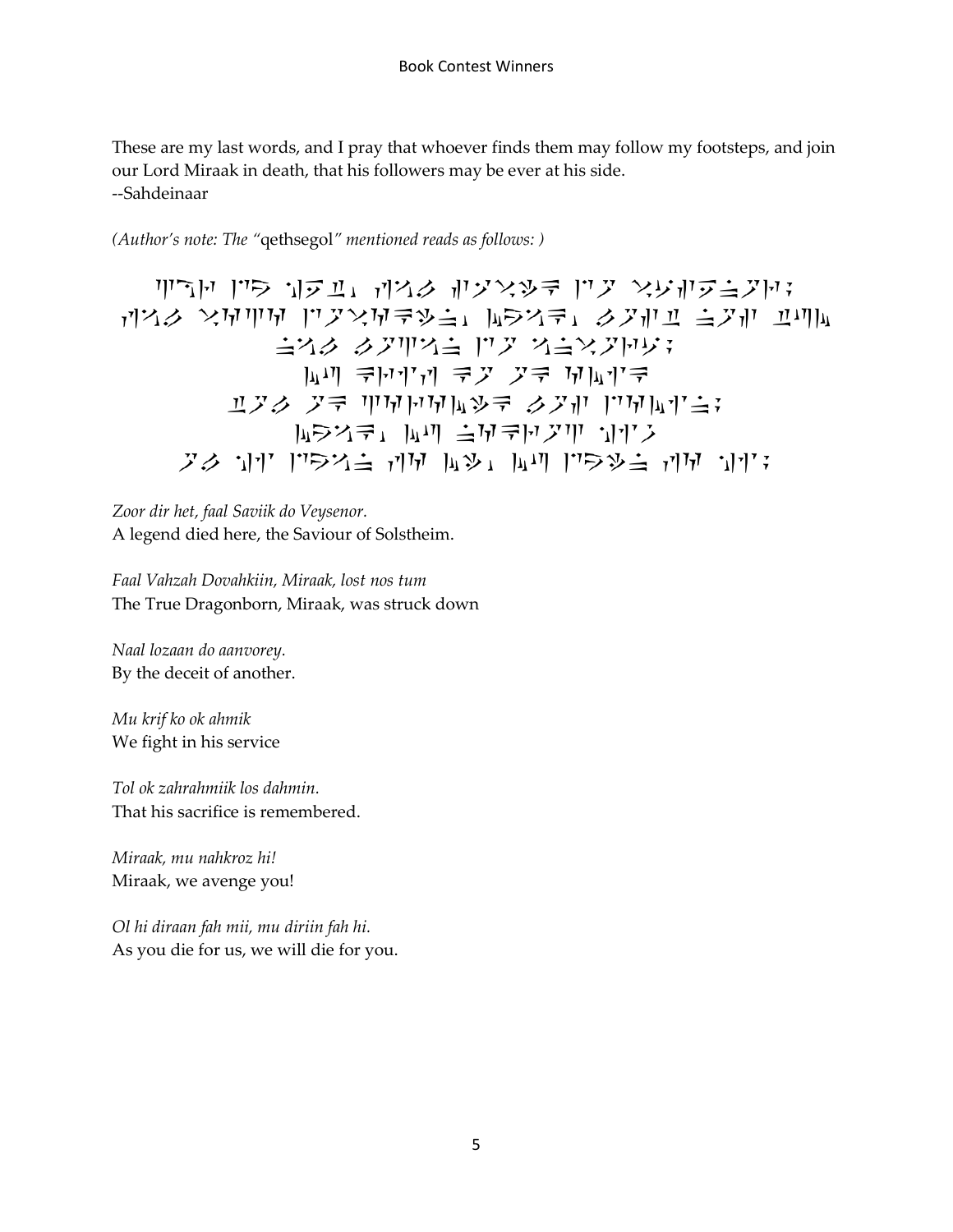### A Thesis on Prayers and Rituals of Dragon Priests, Vol. 1

by shynight

M'raq Khadavi

4 th Era 211

M'raq has spent many years studying artifacts relating to Dragon Priests. M'raq has gone on many expeditions across Tamriel, and even once to Atmora, in his search for knowledge. On his travels, M'raq has acquired many books and scrolls detailing prayers and rituals of the Dragon Priests. Many of these texts have some almost or completely identical incantations in them, leading M'raq to believe that these prayers were of utmost importance to the Dragon Priests as a whole. The following is the prayer that M'raq has seen most often in his readings.

$$
|\nabla F|_{\mathcal{V}} = \nabla F|_{\mathcal{V}} \nabla F|_{\mathcal{V}} \nabla F|_{\mathcal{V}} \nabla F|_{\mathcal{V}} \nabla F|_{\mathcal{V}} \nabla F|_{\mathcal{V}} \nabla F|_{\mathcal{V}} \nabla F|_{\mathcal{V}} \nabla F|_{\mathcal{V}} \nabla F|_{\mathcal{V}} \nabla F|_{\mathcal{V}} \nabla F|_{\mathcal{V}} \nabla F|_{\mathcal{V}} \nabla F|_{\mathcal{V}} \nabla F|_{\mathcal{V}} \nabla F|_{\mathcal{V}} \nabla F|_{\mathcal{V}} \nabla F|_{\mathcal{V}} \nabla F|_{\mathcal{V}} \nabla F|_{\mathcal{V}} \nabla F|_{\mathcal{V}} \nabla F|_{\mathcal{V}} \nabla F|_{\mathcal{V}} \nabla F|_{\mathcal{V}} \nabla F|_{\mathcal{V}} \nabla F|_{\mathcal{V}} \nabla F|_{\mathcal{V}} \nabla F|_{\mathcal{V}} \nabla F|_{\mathcal{V}} \nabla F|_{\mathcal{V}} \nabla F|_{\mathcal{V}} \nabla F|_{\mathcal{V}} \nabla F|_{\mathcal{V}} \nabla F|_{\mathcal{V}} \nabla F|_{\mathcal{V}} \nabla F|_{\mathcal{V}} \nabla F|_{\mathcal{V}} \nabla F|_{\mathcal{V}} \nabla F|_{\mathcal{V}} \nabla F|_{\mathcal{V}} \nabla F|_{\mathcal{V}} \nabla F|_{\mathcal{V}} \nabla F|_{\mathcal{V}} \nabla F|_{\mathcal{V}} \nabla F|_{\mathcal{V}} \nabla F|_{\mathcal{V}} \nabla F|_{\mathcal{V}} \nabla F|_{\mathcal{V}} \nabla F|_{\mathcal{V}} \nabla F|_{\mathcal{V}} \nabla F|_{\mathcal{V}} \nabla F|_{\mathcal{V}} \nabla F|_{\mathcal{V}} \nabla F|_{\mathcal{V}} \nabla F|_{\mathcal{V}} \nabla F|_{\mathcal{V}} \nabla F|_{\mathcal{V}} \nabla
$$

(Greetings to the Great Dragons, Lords of All! I receive you this day with honor, strength, and joy!

Free my body, mind, and spirit that I may bring honor and glory

To my people, Dragonkind, and myself as I go about my day!)

drem yol lok w4 f1l lot dov4he, drogselok! Z5 of1l h2 d1r sul voth zin, mul, 4rk j3k! kog zey d1r sul voth sh1nend, mind4, 4rk kinzonom do h4!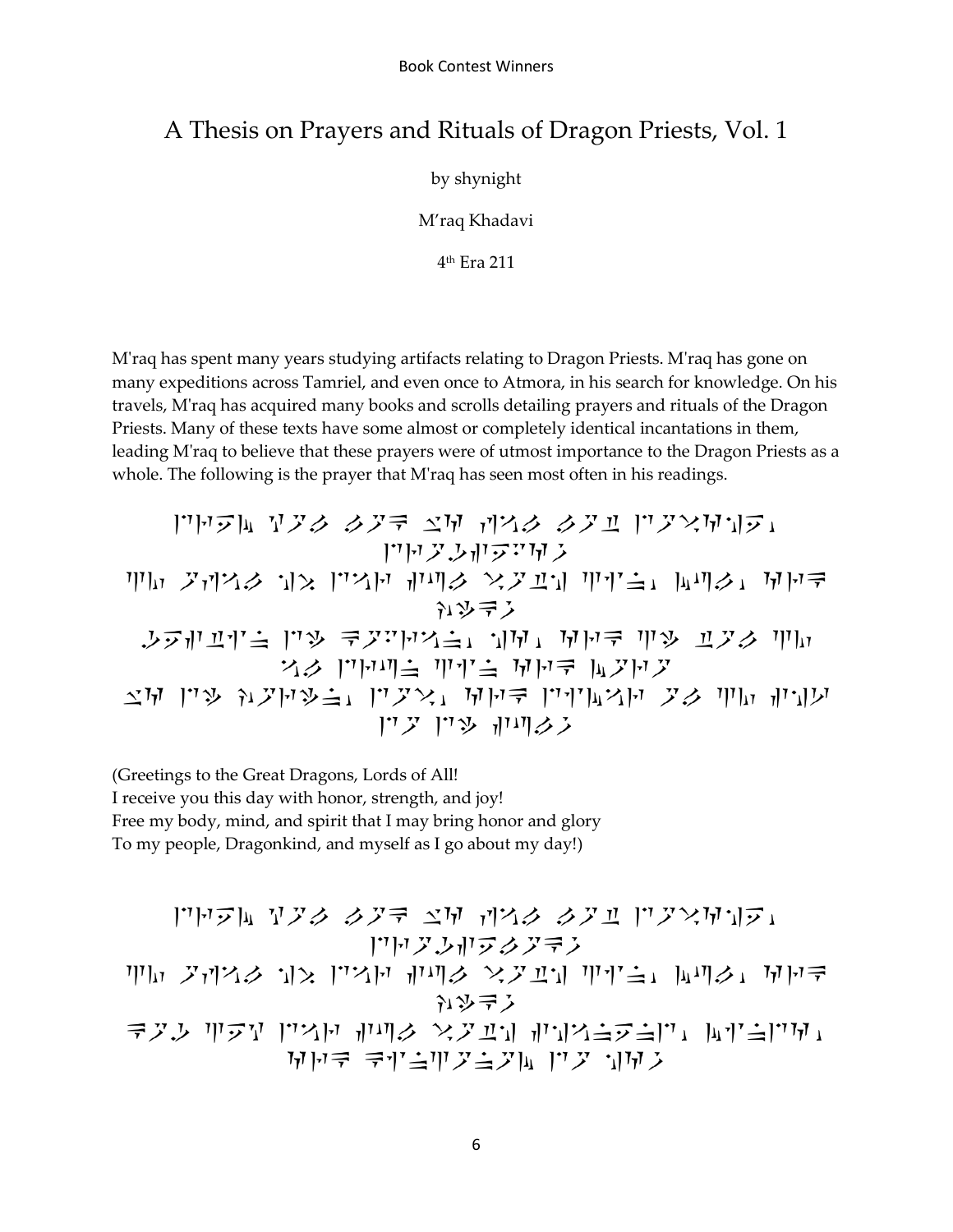(Greetings to the Great Dragons, Lords of the Sky! I receive you this day with honor, strength, and joy! Bless me this day with inspiration, knowledge, and sharpness of mind!)

$$
|\nabla \cdot \nabla \cdot \nabla \cdot \nabla \cdot \nabla \cdot \nabla \cdot \nabla \cdot \nabla \cdot \nabla \cdot \nabla \cdot \nabla \cdot \nabla \cdot \nabla \cdot \nabla \cdot \nabla \cdot \nabla \cdot \nabla \cdot \nabla \cdot \nabla \cdot \nabla \cdot \nabla \cdot \nabla \cdot \nabla \cdot \nabla \cdot \nabla \cdot \nabla \cdot \nabla \cdot \nabla \cdot \nabla \cdot \nabla \cdot \nabla \cdot \nabla \cdot \nabla \cdot \nabla \cdot \nabla \cdot \nabla \cdot \nabla \cdot \nabla \cdot \nabla \cdot \nabla \cdot \nabla \cdot \nabla \cdot \nabla \cdot \nabla \cdot \nabla \cdot \nabla \cdot \nabla \cdot \nabla \cdot \nabla \cdot \nabla \cdot \nabla \cdot \nabla \cdot \nabla \cdot \nabla \cdot \nabla \cdot \nabla \cdot \nabla \cdot \nabla \cdot \nabla \cdot \nabla \cdot \nabla \cdot \nabla \cdot \nabla \cdot \nabla \cdot \nabla \cdot \nabla \cdot \nabla \cdot \nabla \cdot \nabla \cdot \nabla \cdot \nabla \cdot \nabla \cdot \nabla \cdot \nabla \cdot \nabla \cdot \nabla \cdot \nabla \cdot \nabla \cdot \nabla \cdot \nabla \cdot \nabla \cdot \nabla \cdot \nabla \cdot \nabla \cdot \nabla \cdot \nabla \cdot \nabla \cdot \nabla \cdot \nabla \cdot \nabla \cdot \nabla \cdot \nabla \cdot \nabla \cdot \nabla \cdot \nabla \cdot \nabla \cdot \nabla \cdot \nabla \cdot \nabla \cdot \nabla \cdot \nabla \cdot \nabla \cdot \nabla \cdot \nabla \cdot \nabla \cdot \nabla \cdot \nabla \cdot \nabla \cdot \nabla \cdot \nabla \cdot \nabla \cdot \nabla \cdot \nabla \cdot \nabla \cdot \nabla \cdot \nabla \cdot \nabla \cdot \nabla \cdot \nabla \cdot \nabla \cdot \nabla \cdot \nabla \cdot \nabla \cdot \nabla \cdot \nabla \cdot \nabla \cdot \nab
$$

(Greetings to the Great Dragons, Lords of Fire! I receive you this day with honor, strength, and joy! Bless me this day with passion, strength, and courage!)

$$
|T|\nabla \times \mathbf{F} \leq \mathbf{F} \leq \mathbf{F} \leq \mathbf{F} \leq \mathbf{F} \leq \mathbf{F} \leq \mathbf{F} \leq \mathbf{F} \leq \mathbf{F} \leq \mathbf{F} \leq \mathbf{F} \leq \mathbf{F} \leq \mathbf{F} \leq \mathbf{F} \leq \mathbf{F} \leq \mathbf{F} \leq \mathbf{F} \leq \mathbf{F} \leq \mathbf{F} \leq \mathbf{F} \leq \mathbf{F} \leq \mathbf{F} \leq \mathbf{F} \leq \mathbf{F} \leq \mathbf{F} \leq \mathbf{F} \leq \mathbf{F} \leq \mathbf{F} \leq \mathbf{F} \leq \mathbf{F} \leq \mathbf{F} \leq \mathbf{F} \leq \mathbf{F} \leq \mathbf{F} \leq \mathbf{F} \leq \mathbf{F} \leq \mathbf{F} \leq \mathbf{F} \leq \mathbf{F} \leq \mathbf{F} \leq \mathbf{F} \leq \mathbf{F} \leq \mathbf{F} \leq \mathbf{F} \leq \mathbf{F} \leq \mathbf{F} \leq \mathbf{F} \leq \mathbf{F} \leq \mathbf{F} \leq \mathbf{F} \leq \mathbf{F} \leq \mathbf{F} \leq \mathbf{F} \leq \mathbf{F} \leq \mathbf{F} \leq \mathbf{F} \leq \mathbf{F} \leq \mathbf{F} \leq \mathbf{F} \leq \mathbf{F} \leq \mathbf{F} \leq \mathbf{F} \leq \mathbf{F} \leq \mathbf{F} \leq \mathbf{F} \leq \mathbf{F} \leq \mathbf{F} \leq \mathbf{F} \leq \mathbf{F} \leq \mathbf{F} \leq \mathbf{F} \leq \mathbf{F} \leq \mathbf{F} \leq \mathbf{F} \leq \mathbf{F} \leq \mathbf{F} \leq \mathbf{F} \leq \mathbf{F} \leq \mathbf{F} \leq \mathbf{F} \leq \mathbf{F} \leq \mathbf{F} \leq \mathbf{F} \leq \mathbf{
$$

(Greetings to the Great Dragons, Lords of the Earth! I receive you this day with honor, strength, and joy! Bless me this day with balance of mind, insight, and wealth in all I do!)

$$
|\nabla \nabla \cdot \mathbf{V}| \nabla \cdot \nabla \cdot \nabla \cdot \nabla \cdot \nabla \cdot \nabla \cdot \mathbf{V}|
$$
\n
$$
|\nabla \cdot \mathbf{V}| \nabla \cdot \mathbf{V}| \nabla \cdot \mathbf{V}|
$$
\n
$$
|\nabla \cdot \mathbf{V}| \nabla \cdot \mathbf{V}|
$$
\n
$$
|\nabla \cdot \mathbf{V}| \nabla \cdot \mathbf{V}|
$$
\n
$$
|\nabla \cdot \mathbf{V}| \nabla \cdot \mathbf{V}|
$$
\n
$$
|\nabla \cdot \mathbf{V}| \nabla \cdot \mathbf{V}|
$$
\n
$$
|\nabla \cdot \mathbf{V}| \nabla \cdot \mathbf{V}|
$$
\n
$$
|\nabla \cdot \mathbf{V}| \nabla \cdot \mathbf{V}|
$$
\n
$$
|\nabla \cdot \mathbf{V}| \nabla \cdot \mathbf{V}|
$$
\n
$$
|\nabla \cdot \mathbf{V}| \nabla \cdot \mathbf{V}|
$$
\n
$$
|\nabla \cdot \mathbf{V}| \nabla \cdot \mathbf{V}|
$$
\n
$$
|\nabla \cdot \mathbf{V}| \nabla \cdot \mathbf{V}|
$$
\n
$$
|\nabla \cdot \mathbf{V}| \nabla \cdot \mathbf{V}|
$$
\n
$$
|\nabla \cdot \mathbf{V}| \nabla \cdot \mathbf{V}|
$$
\n
$$
|\nabla \cdot \mathbf{V}| \nabla \cdot \mathbf{V}|
$$
\n
$$
|\nabla \cdot \mathbf{V}| \nabla \cdot \mathbf{V}|
$$
\n
$$
|\nabla \cdot \mathbf{V}| \nabla \cdot \mathbf{V}|
$$
\n
$$
|\nabla \cdot \mathbf{V}| \nabla \cdot \mathbf{V}|
$$
\n
$$
|\nabla \cdot \mathbf{V}| \nabla \cdot \mathbf{V}|
$$
\n
$$
|\nabla \cdot \mathbf{V}| \nabla \cdot \mathbf{V}|
$$
\n
$$
|\nabla \cdot \mathbf{V}| \nabla \cdot \mathbf{V}|
$$
\n<math display="block</math>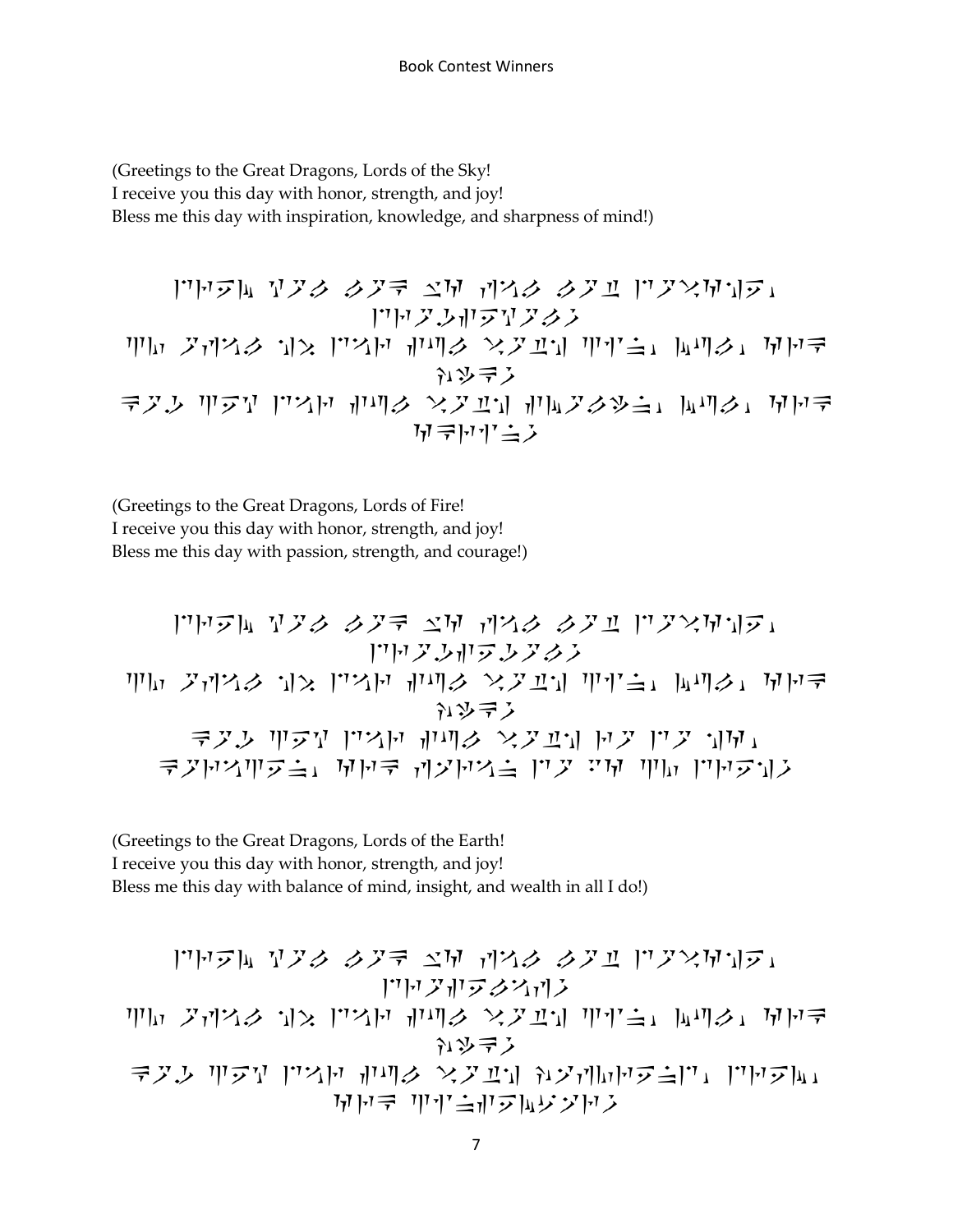(Greetings to the Great Dragons, Lords of Life! I receive you this day with honor, strength, and joy! Bless me this day with transformation, peace, and self-honor!)

$$
\diamond
$$
 }\n $\diamond$  }\n $\diamond$  }\n $\diamond$  }\n $\diamond$  }\n $\diamond$  }\n $\diamond$  }\n $\diamond$  }\n $\diamond$  }\n $\diamond$  }\n $\diamond$  }\n $\diamond$  }\n $\diamond$  }\n $\diamond$  }\n $\diamond$  }\n $\diamond$  }\n $\diamond$  }\n $\diamond$  }\n $\diamond$  }\n $\diamond$  }\n $\diamond$  }\n $\diamond$  }\n $\diamond$  }\n $\diamond$  }\n $\diamond$  }\n $\diamond$  }\n $\diamond$  }\n $\diamond$  }\n $\diamond$  }\n $\diamond$  }\n $\diamond$  }\n $\diamond$  }\n $\diamond$  }\n $\diamond$  }\n $\diamond$  }\n $\diamond$  }\n $\diamond$  }\n $\diamond$  }\n $\diamond$  }\n $\diamond$  }\n $\diamond$  }\n $\diamond$  }\n $\diamond$  }\n $\diamond$  }\n $\diamond$  }\n $\diamond$  }\n $\diamond$  }\n $\diamond$  }\n $\diamond$  }\n $\diamond$  }\n $\diamond$  }\n $\diamond$  }\n $\diamond$  }\n $\diamond$  }\n $\diamond$  }\n $\diamond$  }\n $\diamond$  }\n $\diamond$  }\n $\diamond$  }\n $\diamond$  }\n $\diamond$  }\n $\diamond$  }\n $\diamond$  }\n $\diamond$  }\n $\diamond$  }\n $\diamond$  }\n $\diamond$  }\n $\diamond$  }\n $\diamond$  }\n $\diamond$  }\n $\diamond$  }\n $\diamond$  }\n $\diamond$  }\n $\diamond$  }\n $\diamond$  }\n $\diamond$  }\n $\diamond$  }\n $\diamond$  }\n $\diamond$  }\n $\diamond$  }\n $\diamond$  }\n $\diamond$  }\n $\diamond$  }\n $\diamond$  }\n $\diamond$  }\n

(Great Dragons, you who have joined me in peace and trust, I bless you for your guidance, mercy, and wisdom. I shall forever try to be worthy of them. So it is!)

Given the frequency of this prayer's occurrence, M'raq believes it is safe to assume that this was at least a weekly prayer, if not more often, for all Dragon Priests.